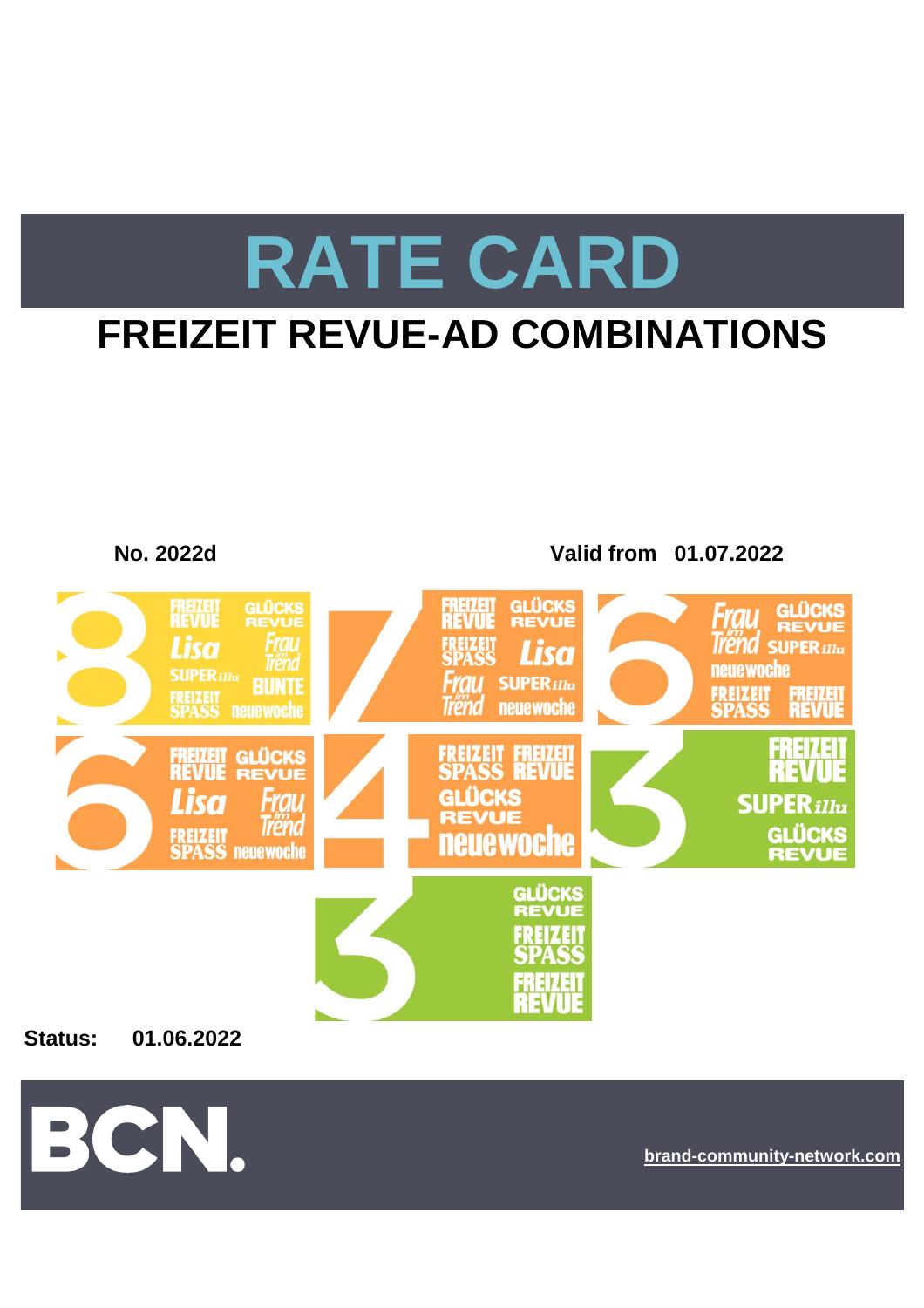### **PUBLISHER'S DATA**

Hubert Burda Media Holding Commerzbank AG München BIC: DRES DEFF 680 Arabellastraße 23 UniCredit Bank AG

#### **Offenburg**

D-77652 Offenburg

### **Print Management/Placement**

AdTech Factory GmbH Hauptstraße 127 D-77652 Offenburg P +49 781 84 3754 [manuel.siefritz@adtechfactory.com](mailto:manuel.siefritz@adtechfactory.com)

### **Ad Management/Order Management**

AdTech Factory GmbH Hauptstraße 127 P +49 781 84 2708 [orders@adtechfactory.com](mailto:orders@adtechfactory.com)

### **Frequency of publication & Technical data:**

**on sale date** weekly Wednesday/Thursday/Friday duon-portal.de/

**Offenburg** PZN: 513434 (BWP) 513433 (BSEW) 513498 (BEW) 513497 (BEK) 509644 (BSF) 510366 (BFT)

#### Publisher: **Bank accounts: Bank accounts:**

Kommanditgesellschaft IBAN: DE54 6808 0030 0723 4120 00 D-81925 München IBAN: DE19 7002 0270 0015 0249 05 BIC: HYVEDEMMXXX

### Hauptstraße 130 **Terms of payment:**

Invoices are due in net 30 days after the invoice date. The publisher guarantees a 2 per cent discount for advance payments, provided that the invoice amount is submitted on the publication date of the issue in which the advertisement is published at the latest and no older invoices are outstanding. In the event that the payment target is exceeded, default interest pursuant to Clause 11 of the Terms and Conditions of 5 per cent is calculated based on the respective base rate pursuant to Section 1 (1) of the German Discount Rate Transition Law (Diskontsatz-Überleitungs-Gesetz– DÜG). All prices are net prices. The statutory value-added tax is added. Direct debit is possible.

### D-77652 Offenburg **Terms and conditions:**

[brand-community-network.com/terms-conditions](https://bcn.burda.com/terms-conditions) All ad orders are exclusively carried out pursuant to the General Terms and Conditions. These have to be requested directly from BCN or can be viewed online at:

For current and binding technical data, log onto duon-portal.de. Also available as PDF download.

### **Place of publication Delivery of printer's copy:**

Please upload all copies electronically to duon-portal.de. For support please e-mail support@duon-portal.de or call +49 40 37 41 17 50.

### 513431 (BSET) **General legal notice:**

The warranty claims specified in the publishers' general terms and conditions apply only when the certified technical requirements and standards published on the DUON portal have been fulfilled as well as the delivery has been carried out via the DUON portal. This also

#### **Online advertisement booking:**

[obs-portal.de/](https://www.obs-portal.de/) The current, binding technical advertisement bookings can also be sent via the online booking system: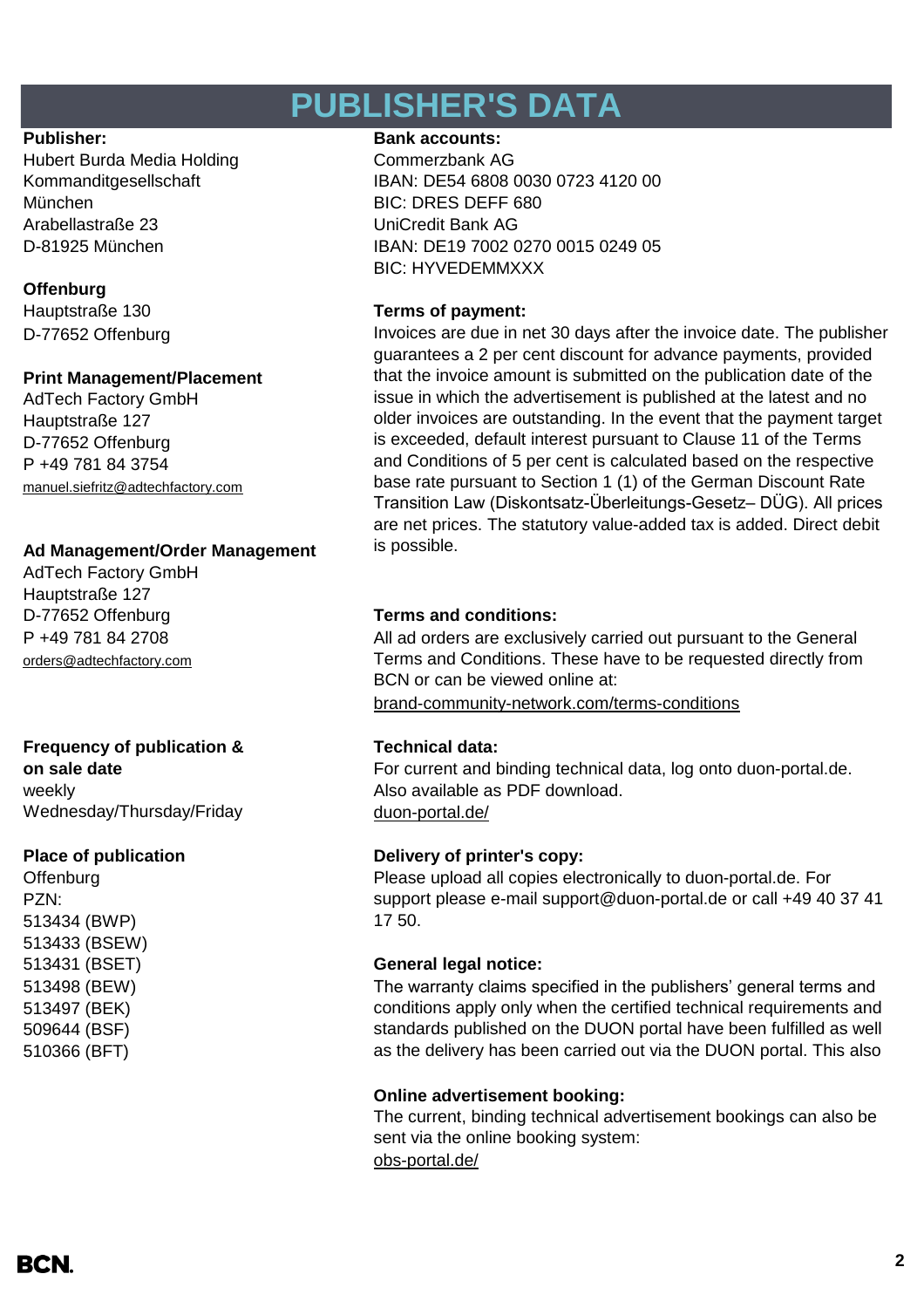## **AD COMBINATIONS**

The reduced combination special price for the combination of advertisements is based on a comparison of separate advertisement bookings.

#### **Requirements:**

1. To this end, the advertisements of an advertiser with an identical product/creation in the same format must appear in all magazines in parallel issues.

2. The combination special price cannot be guaranteed for special placements and can only be applied to the formats outlined here.

| Ad<br>combinations              | <b>Burda</b><br><b>Weekly</b><br><b>Power</b> | <b>Burda Super</b><br><b>Entertainment</b><br><b>Women</b> | <b>Burda Super</b><br><b>Entertainment</b><br><b>Trend</b> | <b>Burda</b><br><b>Enter-</b><br>tainment<br><b>Women</b> | <b>Burda</b><br>Enter-<br>tainment<br>Kombi | <b>Burda</b><br><b>Super</b><br><b>Freizeit</b> | <b>Burda</b><br><b>Freizeit</b><br><b>Trio</b> |
|---------------------------------|-----------------------------------------------|------------------------------------------------------------|------------------------------------------------------------|-----------------------------------------------------------|---------------------------------------------|-------------------------------------------------|------------------------------------------------|
| <b>FREIZEIT</b><br><b>REVUE</b> | $\boldsymbol{\mathsf{X}}$                     | $\boldsymbol{\mathsf{X}}$                                  | X                                                          | X                                                         | $\boldsymbol{\mathsf{X}}$                   | $\boldsymbol{\mathsf{X}}$                       | X                                              |
| <b>FREIZEIT</b><br><b>SPASS</b> | $\boldsymbol{\mathsf{x}}$                     | X                                                          | X                                                          | X                                                         | X                                           |                                                 | X                                              |
| <b>GLÜCKS</b><br><b>REVUE</b>   | $\boldsymbol{\mathsf{X}}$                     | $\mathsf{X}$                                               | $\pmb{\times}$                                             | $\boldsymbol{X}$                                          | $\boldsymbol{\mathsf{X}}$                   | $\boldsymbol{\mathsf{x}}$                       | $\pmb{\mathsf{X}}$                             |
| neue woche                      | X                                             | X                                                          | X                                                          | X                                                         | X                                           |                                                 |                                                |
| Superillu                       | $\mathsf{x}$                                  | $\mathsf{x}$                                               | $\mathsf{x}$                                               |                                                           |                                             | $\mathsf{x}$                                    |                                                |
| Frau im Trend                   | X                                             | X                                                          | X                                                          | X                                                         |                                             |                                                 |                                                |
| Lisa                            | $\mathsf{x}$                                  | $\mathsf{x}$                                               |                                                            | $\mathsf{x}$                                              |                                             |                                                 |                                                |
| <b>BUNTE</b>                    | X                                             |                                                            |                                                            |                                                           |                                             |                                                 |                                                |
| <b>Combination</b><br>discount* | 15.1%                                         | 17.1%                                                      | 14.1%                                                      | 14.1%                                                     | 14.2%                                       | 7.0%                                            | 5.2%                                           |

\*Price reduction in % compared to single title allocation.

For details of BURDA KLAMBT WEEKLY POWER (19,1%) across all publishers see separate tariff.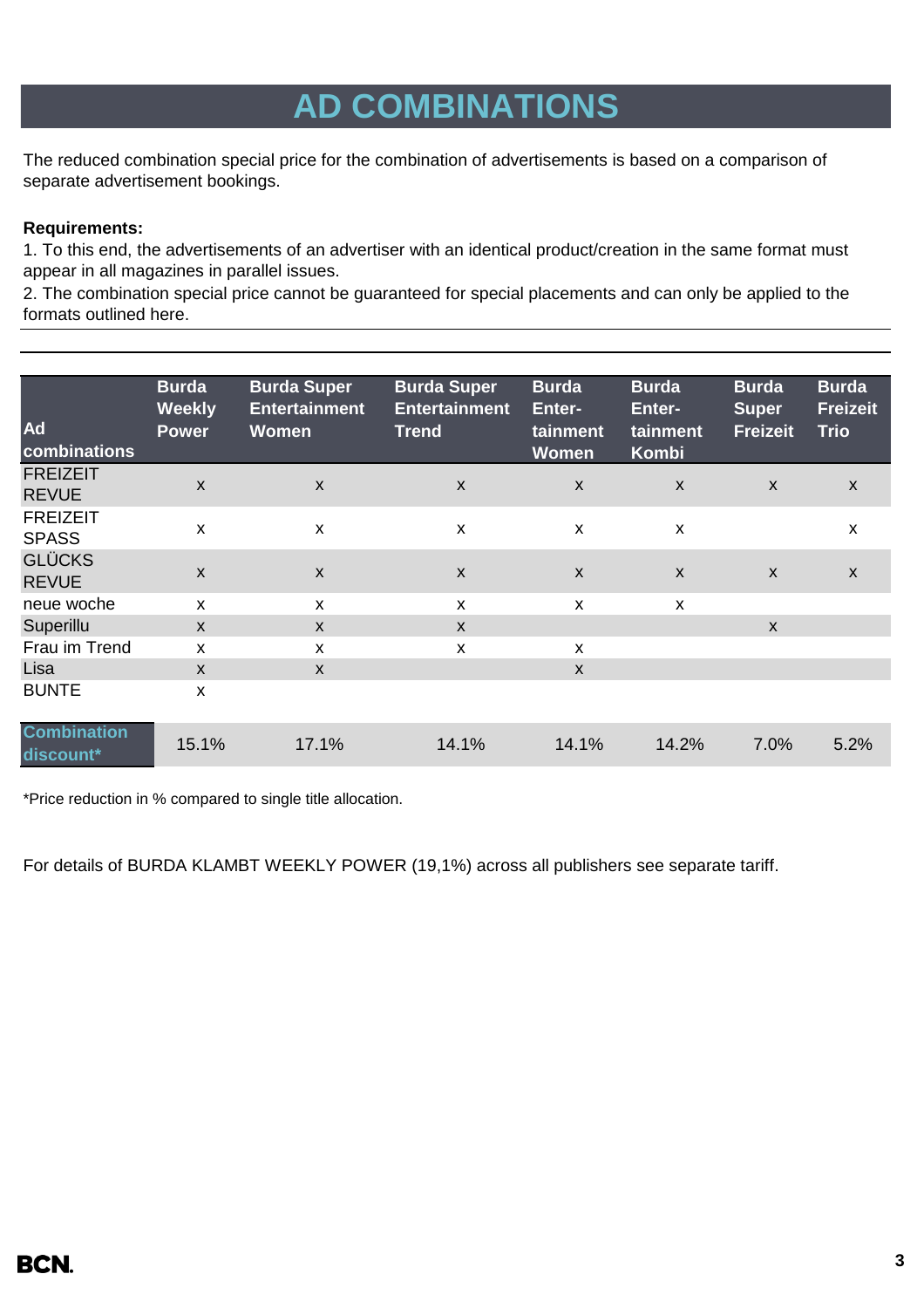## **RATES (1)**

| Format              | <b>Burda</b><br><b>Weekly</b><br><b>Power</b> | <b>Burda Super</b><br><b>Entertainment</b><br><b>Women</b> | <b>Burda Super</b><br><b>Entertainment</b><br><b>Trend</b> | <b>Burda Entertainment</b><br><b>Women</b> |
|---------------------|-----------------------------------------------|------------------------------------------------------------|------------------------------------------------------------|--------------------------------------------|
| $2/1$ page          | 285,000 €                                     | 203,400 €                                                  | 172,200 €                                                  | 161,800 €                                  |
| $1/1$ page          | 142,500 €                                     | 101,700 €                                                  | 86,100 €                                                   | 80,900 €                                   |
| 3/4 page vertical   | 122,500 €                                     | 86,300 €                                                   | 72,900€                                                    | 68,700 €                                   |
| 2/3 page vertical   | 110,200 €                                     | 77,800 €                                                   | 65,600 €                                                   | 62,000 €                                   |
| 2/3 page horizontal | 110,200€                                      | 77,800 €                                                   | 65,600€                                                    | 62,000€                                    |
| 1/2 page horizontal | 92,400 €                                      | 64,800 €                                                   | 53,100 €                                                   | 52,700 €                                   |
| 1/2 page vertical   | 92,400 €                                      | 64,800 €                                                   | 53,100 €                                                   | 52,700€                                    |
| 1/3 page vertical   | 66,300 €                                      | 44,900 €                                                   | 36,300 €                                                   | 36,900€                                    |
| 1/3 page horizontal | 66,300 €                                      | 44,900 €                                                   | 36,300 €                                                   | 36,900€                                    |
| 1/4 page vertical   | 49,400 €                                      | 34,400 €                                                   | 27,600 €                                                   | 28,400€                                    |
| 1/4 page vertical   | 49,400€                                       | 34,400 €                                                   | 27,600 €                                                   | 28,400€                                    |

#### **Further information can be found in the media data.**

#### **Advertorials:**

[brand-community-network.de/advertisingsolutions/print/native-ads](https://bcn.burda.com/advertisingsolutions/print/native-ads) Formats and prices for advertorials created by the editorial team on request. For more information, please visit

#### **Consecutive Ads:**

Surcharge on two or more adverts on consecutive partial-page ads: 10%

#### **Fixed placements:**

Agreed fixed placements (e.g. first for a business line, commodity group, etc.) entitle the publisher to bill a placement surcharge.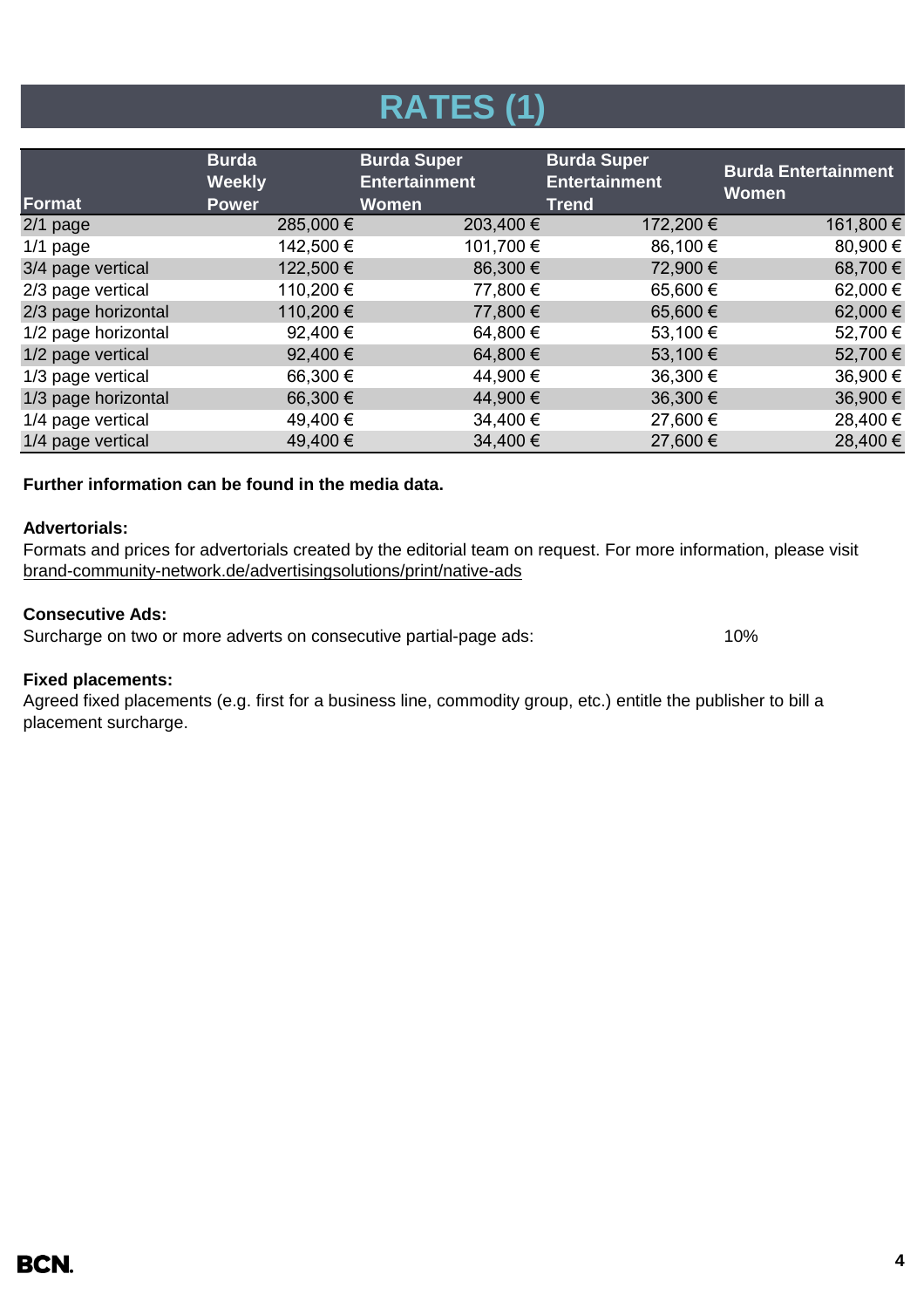## **RATES (2)**

| Format              | <b>Burda Entertainment</b><br>Kombi | <b>Burda Super Freizeit</b> | <b>Burda Freizeit Trio</b> |
|---------------------|-------------------------------------|-----------------------------|----------------------------|
| $2/1$ page          | 87,000 €                            | 111,000 €                   | 76,800 €                   |
| $1/1$ page          | 43,500 €                            | 55,500 €                    | 38,400 €                   |
| 3/4 page vertical   | 36,800 €                            | 46,900 €                    | 32,400 €                   |
| 2/3 page vertical   | 33,000 €                            | 42,000 €                    | 29,000 €                   |
| 2/3 page horizontal | $33,000 \in$                        | 42,000 €                    | 29,000 €                   |
| 1/2 page horizontal | 25,600 €                            | 32,600 €                    | 22,500 €                   |
| 1/2 page vertical   | 25,600 €                            | 32,600 €                    | 22,500 €                   |
| 1/3 page vertical   | 17,100 €                            | 21,800 €                    | 15,000 €                   |
| 1/3 page horizontal | 17,100 €                            | 21,800 €                    | 15,000 €                   |
| 1/4 page vertical   | 12,800 €                            | 16,300 €                    | 11,300 €                   |
| 1/4 page vertical   | 12,800 €                            | 16,300 €                    | 11,300 €                   |

#### **Further information can be found in the media data.**

#### **Advertorials:**

Formats and prices for advertorials created by the editorial team on request. For more information, please visit bcn.burda.com/advertising-solutions/print/advertorials/.

[brand-community-network.de/advertisingsolutions/print/native-ads](https://bcn.burda.com/advertisingsolutions/print/native-ads)

#### **Consecutive Ads:**

Surcharge on two or more adverts on consecutive partial-page ads: 10%

#### **Fixed placements:**

Agreed fixed placements (e.g. first for a business line, commodity group, etc.) entitle the publisher to bill a placement surcharge.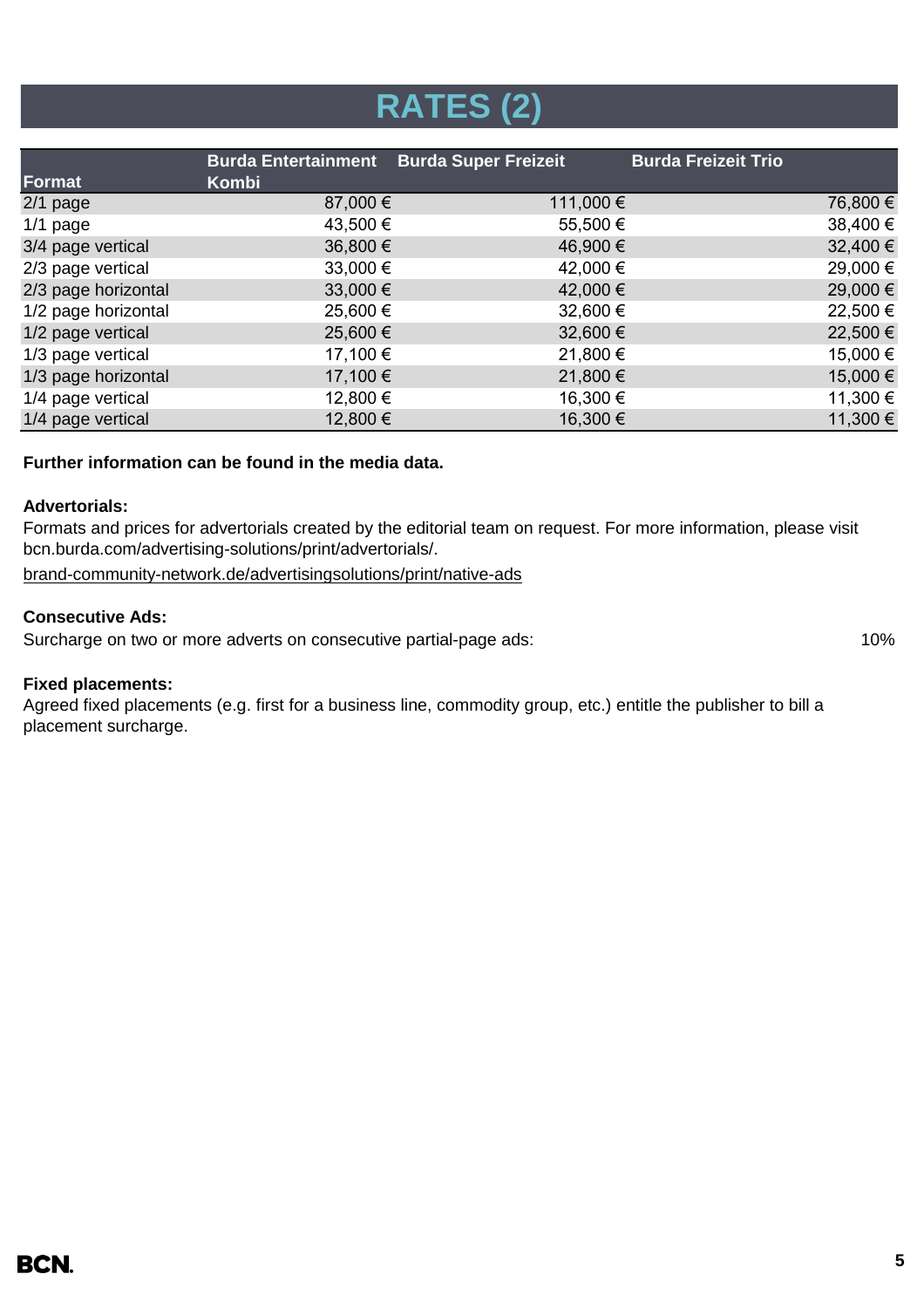## **FORMATS**

| Size Bleed*          | <b>Freizeit Revue,</b><br><b>Freizeit Spass,</b><br><b>Glücks Revue</b><br>neue Woche | <b>Lisa</b> | Frau im<br><b>Trend</b> | <b>Bunte</b> | <b>Super Illu</b>    |
|----------------------|---------------------------------------------------------------------------------------|-------------|-------------------------|--------------|----------------------|
| $2/1$ page           | 430 x 280                                                                             | 446 x 310   | 446 x 287               | 430 x 289    | 420 x 280            |
| $1/1$ page           | 215 x 280                                                                             | 223 x 310   | 223 x 287               | 215 x 289    | 210 x 280            |
| 3/4 page vertical    | 156 x 280                                                                             | 167 x 310   | 164 x 287               | 147 x 289    | 151 x 280            |
| 2/3 page vertical    | 138 x 280                                                                             | 148 x 310   | 146 x 287               | 133 x 289    | 135 x 280            |
| 2/3 page horizontal  | 215 x 182                                                                             | 223 x 206   | 223 x 189               | 215 x 186    | 210 x183             |
| 1/2 page horizontal  | 106 x 280                                                                             | 110 x 310   | $109 \times 287$        | 101 x 289    | 102 x 280            |
| 1/2 page vertical    | 215 x 140                                                                             | 223 x 155   | 223 x 141               | 215 x 138    | 210 x 137            |
| 1/3 page vertical    | 72 x 280                                                                              | 74 x 310    | 72 x 287                | 69 x 189     | 69 x 280             |
| 1/3 page horizontal  | $215 \times 93$                                                                       | 223 x 103   | 223 x 93                | 215 x 91     | $210 \times 90$      |
| 1/4 page vertical    | 56 x 280                                                                              | 56 x 310    | 53 x 287                | 53 x 289     | 53 x 280             |
| 1/4 Seite horizontal | $215 \times 72$                                                                       | 223 x 78    | $223 \times 69$         | 215 x 71     | 210 x 67             |
|                      |                                                                                       |             |                         |              | *width x hight in mm |

|                                     | <b>Freizeit Revue,</b>                        |                 |                         |              |                      |
|-------------------------------------|-----------------------------------------------|-----------------|-------------------------|--------------|----------------------|
|                                     | <b>Freizeit Spass,</b><br><b>Glücks Revue</b> | <b>Lisa</b>     | Frau im<br><b>Trend</b> | <b>Bunte</b> | <b>SUPER illu</b>    |
| Type Area*                          | neue Woche                                    |                 |                         |              |                      |
| $2/1$ page                          | 408 x 258                                     | 422 x 272       | 424 x 256               | 406 x 251    | 400 x 247            |
| $1/1$ page                          | 196 x 258                                     | 201 x 272       | 204 x 256               | 192 x 251    | 191 x 247            |
| 3/4 page vertical                   | 146 x 258                                     | 155 x 272       | 153 x 256               | 126 x 251    | 141 x 247            |
| 2/3 page vertical                   | 129 x 258                                     | 136 x 272       | 135 x 256               | 120 x 251    | 125 x 247            |
| 2/3 page horizontal                 | 196 x 171                                     | 201 x 190       | 204 x 175               | 192 x 171    | 191 x 163            |
| 1/2 page vertical                   | 96 x 258                                      | 98 x 272        | 98 x 256                | 89 x 251     | 92 x 257             |
| 1/2 page horizontal                 | 198 x 127                                     | 201 x 139       | 204 x 127               | 192 x 122    | 191 x 121            |
| 1/3 page vertical                   | 62 x 258                                      | 62 x 272        | 61 x 256                | 57 x 251     | 60 x 247             |
| 1/3 page horizontal                 | 196 x 83                                      | 201 x 87        | 204 x 79                | 192 x 75     | 191 x 74             |
| 1/4 page vertical                   | 46 x 258                                      | 44 x 272        | 42 x 256                | 41 x 251     | 43 x 247             |
| 1/4 vertical horizontal<br>196 x 62 |                                               | $201 \times 62$ | $204 \times 55$         | 192 x 55     | 191 x 51             |
|                                     |                                               |                 |                         |              | *width x hight in mm |

**Further information can be found in the media data.**

**Type area format:**

On request.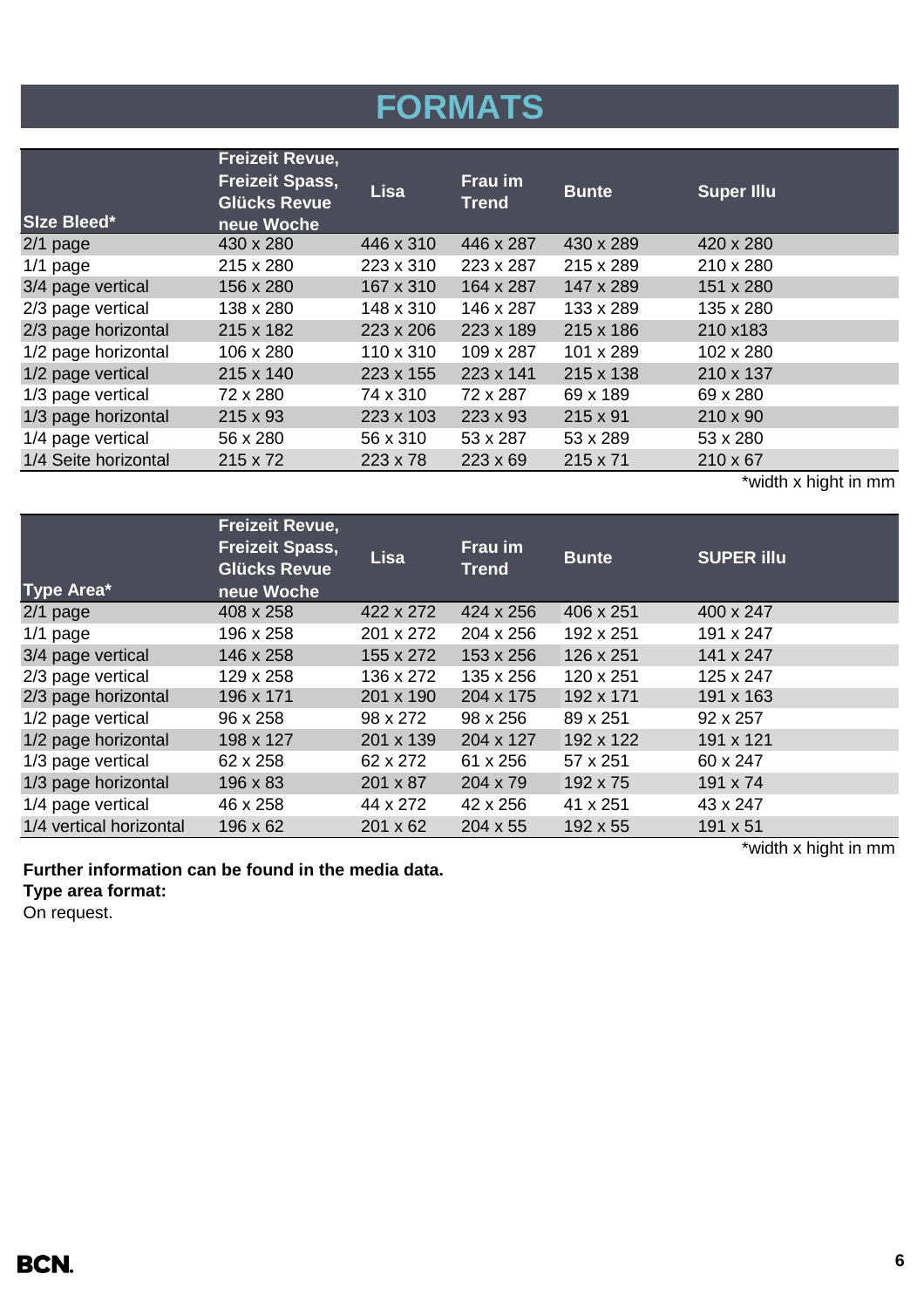### **SCHEDULE**

The BCN topic preview tool provides you with attractive themes or specials: [brand](https://bcn.burda.com/topic-preview-tool)-community-network.com/topic-preview-tool

|                | <b>Freizeit Revue, Freizeit</b><br>Spass, Glücks Revue, Lisa |                                        | neue woche,<br><b>Frau im Trend</b> |                            |                                        | <b>BUNTE</b>                                          |                                     |                      |                              | <b>SUPERIIIu</b>                                      |                                        |                      |
|----------------|--------------------------------------------------------------|----------------------------------------|-------------------------------------|----------------------------|----------------------------------------|-------------------------------------------------------|-------------------------------------|----------------------|------------------------------|-------------------------------------------------------|----------------------------------------|----------------------|
|                |                                                              | Closing/                               | <b>Special</b>                      | Closing/<br><b>Special</b> |                                        | <b>Closing/</b><br><b>Special</b>                     |                                     |                      | Closing/<br><b>Special</b>   |                                                       |                                        |                      |
| No.            | On Sale<br>Date                                              | copy<br>date*                          | closing<br>date $**$                | On Sale<br><b>Date</b>     | copy<br>date*                          | closing<br>date $**$                                  | On Sale<br><b>Date</b>              | copy<br>date*        | closing<br>date **           | On Sale<br><b>Date</b>                                | copy<br>date*                          | closing<br>date **   |
| 2/22           |                                                              | 05.01.22 15.12.21                      | 19.11.21                            | 07.01.22 17.12.21          |                                        | 19.11.21                                              | 05.01.22                            | 15.12.21             | 01.12.21                     | 05.01.22 15.12.21                                     |                                        | 19.11.21             |
| 3/22           |                                                              | 12.01.22 22.12.21                      | 26.11.21                            |                            | 14.01.22 24.12.21                      | 26.11.21                                              | 13.01.22                            | 23.12.21             | 08.12.21                     | 13.01.22 23.12.21                                     |                                        | 26.11.21             |
| 4/22           |                                                              | 19.01.22 29.12.21                      | 03.12.21                            | 21.01.22 31.12.21          |                                        | 03.12.21                                              | 20.01.22                            | 30.12.21             | 15.12.21                     |                                                       | 20.01.22 30.12.21                      | 03.12.21             |
| 5/22           |                                                              | 26.01.22 05.01.22                      | 10.12.21                            |                            | 28.01.22 07.01.22                      | 10.12.21                                              | 27.01.22                            | 05.01.22             | 22.12.21                     |                                                       | 27.01.22 05.01.22                      | 10.12.21             |
| 6/22           |                                                              | 02.02.22 12.01.22                      | 17.12.21                            |                            | 04.02.22 14.01.22                      | 17.12.21                                              | 03.02.22                            | 13.01.22             | 29.12.21                     |                                                       | 03.02.22 13.01.22                      | 17.12.21             |
| 7/22           |                                                              | 09.02.22 19.01.22                      | 24.12.21                            |                            | 11.02.22 21.01.22                      | 24.12.21                                              | 10.02.22                            | 20.01.22             | 05.01.22                     |                                                       | 10.02.22 20.01.22                      | 24.12.21             |
| 8/22           |                                                              | 16.02.22 26.01.22                      | 31.12.21                            |                            | 18.02.22 28.01.22                      | 31.12.21                                              | 17.02.22                            | 27.01.22             | 12.01.22                     |                                                       | 17.02.22 27.01.22                      | 31.12.21             |
| 9/22           |                                                              | 23.02.22 02.02.22                      | 07.01.22                            |                            | 25.02.22 04.02.22                      | 07.01.22                                              | 24.02.22                            | 03.02.22             | 19.01.22                     |                                                       | 24.02.22 03.02.22                      | 07.01.22             |
| 10/22          |                                                              | 02.03.22 09.02.22                      | 14.01.22                            |                            | 04.03.22 11.02.22                      | 14.01.22                                              | 03.03.22                            | 10.02.22             | 26.01.22                     |                                                       | 03.03.22 10.02.22                      | 14.01.22             |
| 11/22          |                                                              | 09.03.22 16.02.22                      | 21.01.22                            |                            | 11.03.22 18.02.22                      | 21.01.22                                              | 10.03.22                            | 17.02.22             | 02.02.22                     |                                                       | 10.03.22 17.02.22                      | 21.01.22             |
| 12/22          |                                                              | 16.03.22 23.02.22                      | 28.01.22                            |                            | 18.03.22 25.02.22                      | 28.01.22                                              | 17.03.22                            | 24.02.22             | 09.02.22                     |                                                       | 17.03.22 24.02.22                      | 28.01.22             |
| 13/22          |                                                              | 23.03.22 02.03.22                      | 04.02.22                            |                            | 25.03.22 04.03.22                      | 04.02.22                                              | 24.03.22                            | 03.03.22             | 16.02.22                     |                                                       | 24.03.22 03.03.22                      | 04.02.22             |
| 14/22          |                                                              | 30.03.22 09.03.22                      | 11.02.22                            |                            | 01.04.22 11.03.22                      | 11.02.22                                              | 31.03.22                            | 10.03.22             | 23.02.22                     |                                                       | 31.03.22 10.03.22                      | 11.02.22             |
| 15/22          |                                                              | 06.04.22 16.03.22                      | 18.02.22                            |                            | 08.04.22 18.03.22                      | 18.02.22                                              | 07.04.22                            | 17.03.22             | 02.03.22                     |                                                       | 07.04.22 17.03.22                      | 18.02.22             |
| 16/22          |                                                              | 12.04.22 22.03.22                      | 25.02.22                            |                            | 14.04.22 24.03.22                      | 25.02.22                                              | 13.04.22                            | 23.03.22             | 09.03.22                     |                                                       | 13.04.22 23.03.22                      | 25.02.22             |
| 17/22          |                                                              | 20.04.22 23.03.22                      | 04.03.22                            |                            | 22.04.22 25.03.22                      | 04.03.22                                              | 21.04.22                            | 24.03.22             | 16.03.22                     |                                                       | 21.04.22 24.03.22                      | 04.03.22             |
| 18/22          |                                                              | 27.04.22 30.03.22                      | 11.03.22                            |                            | 29.04.22 01.04.22                      | 11.03.22                                              | 28.04.22                            | 31.03.22             | 23.03.22                     |                                                       | 28.04.22 31.03.22                      | 11.03.22             |
| 19/22          |                                                              | 04.05.22 06.04.22                      | 18.03.22                            |                            | 06.05.22 08.04.22                      | 18.03.22                                              | 05.05.22                            | 07.04.22             | 30.03.22                     |                                                       | 05.05.22 07.04.22                      | 18.03.22             |
| 20/22          |                                                              | 11.05.22 13.04.22                      | 25.03.22                            |                            | 13.05.22 14.04.22                      | 25.03.22                                              | 12.05.22                            | 14.04.22             | 06.04.22                     |                                                       | 12.05.22 14.04.22                      | 25.03.22             |
| 21/22          |                                                              | 18.05.22 20.04.22                      | 01.04.22                            |                            | 20.05.22 22.04.22                      | 01.04.22                                              | 19.05.22                            | 21.04.22             | 13.04.22                     |                                                       | 19.05.22 21.04.22                      | 01.04.22             |
| 22/22          |                                                              | 25.05.22 27.04.22                      | 08.04.22                            |                            | 27.05.22 29.04.22                      | 08.04.22                                              | 25.05.22                            | 27.04.22             | 20.04.22                     |                                                       | 25.05.22 27.04.22                      | 08.04.22             |
| 23/22          |                                                              | 01.06.22 04.05.22                      | 14.04.22                            |                            | 03.06.22 06.05.22                      | 14.04.22                                              | 02.06.22                            | 05.05.22             | 27.04.22                     |                                                       | 02.06.22 05.05.22                      | 14.04.22             |
| 24/22          |                                                              | 08.06.22 11.05.22                      | 21.04.22                            |                            | 10.06.22 13.05.22                      | 29.04.22                                              | 09.06.22                            | 12.05.22             | 04.05.22                     |                                                       | 09.06.22 12.05.22                      | 21.04.22             |
| 25/22          |                                                              | 15.06.22 18.05.22                      | 28.04.22                            |                            | 17.06.22 20.05.22                      | 06.05.22                                              | 15.06.22                            | 19.05.22             | 11.05.22                     |                                                       | 15.06.22 19.05.22                      | 28.04.22             |
| 26/22<br>27/22 |                                                              | 22.06.22 25.05.22<br>29.06.22 01.06.22 | 05.05.22<br>12.05.22                |                            | 24.06.22 27.05.22                      | 13.05.22<br>20.05.22                                  | 23.06.22<br>30.06.22                | 25.05.22<br>02.06.22 | 18.05.22<br>25.05.22         |                                                       | 23.06.22 25.05.22<br>30.06.22 02.06.22 | 05.05.22<br>12.05.22 |
| 28/22          |                                                              | 06.07.22 08.06.22                      | 19.05.22                            |                            | 01.07.22 03.06.22<br>08.07.22 10.06.22 | 27.05.22                                              | 07.07.22                            | 09.06.22             | 01.06.22                     |                                                       | 07.07.22 09.06.22                      | 19.05.22             |
| 29/22          |                                                              | 13.07.22 15.06.22                      | 26.05.22                            |                            | 15.07.22 17.06.22                      | 03.06.22                                              | 14.07.22                            | 15.06.22             | 08.06.22                     |                                                       | 14.07.22 15.06.22                      | 26.05.22             |
| 30/22          |                                                              | 20.07.22 22.06.22                      | 02.06.22                            |                            | 22.07.22 24.06.22                      | 10.06.22                                              | 21.07.22                            | 23.06.22             | 15.06.22                     |                                                       | 21.07.22 23.06.22                      | 02.06.22             |
| 31/22          |                                                              | 27.07.22 29.06.22                      | 09.06.22                            |                            | 29.07.22 01.07.22                      | 17.06.22                                              | 28.07.22                            | 30.06.22             | 22.06.22                     |                                                       | 28.07.22 30.06.22                      | 09.06.22             |
| 32/22          |                                                              | 03.08.22 06.07.22                      | 16.06.22                            |                            | 05.08.22 08.07.22                      | 24.06.22                                              | 04.08.22                            | 07.07.22             | 29.06.22                     |                                                       | 04.08.22 07.07.22                      | 16.06.22             |
| 33/22          |                                                              | 10.08.22 13.07.22                      | 23.06.22                            |                            | 12.08.22 15.07.22                      | 01.07.22                                              | 11.08.22                            | 14.07.22             | 06.07.22                     |                                                       | 11.08.22 14.07.22                      | 23.06.22             |
| 34/22          |                                                              | 17.08.22 20.07.22                      | 30.06.22                            |                            | 19.08.22 22.07.22                      | 08.07.22                                              | 18.08.22                            | 21.07.22             | 13.07.22                     |                                                       | 18.08.22 21.07.22                      | 30.06.22             |
| 35/22          |                                                              | 24.08.22 27.07.22                      |                                     | 07.07.22 26.08.22 29.07.22 |                                        |                                                       | 15.07.22 25.08.22 28.07.22 20.07.22 |                      |                              | 25.08.22 28.07.22                                     |                                        | 07.07.22             |
| 36/22          |                                                              | 31.08.22 03.08.22                      | 14.07.22                            |                            | 02.09.22 05.08.22                      |                                                       | 22.07.22 01.09.22 04.08.22 27.07.22 |                      |                              | 01.09.22 04.08.22                                     |                                        | 14.07.22             |
| 37/22          |                                                              | 07.09.22 10.08.22                      | 21.07.22                            |                            | 09.09.22 12.08.22                      | 29.07.22                                              |                                     |                      | 08.09.22 11.08.22 03.08.22   |                                                       | 08.09.22 11.08.22                      | 21.07.22             |
| 38/22          |                                                              | 14.09.22 17.08.22                      | 28.07.22                            |                            | 16.09.22 19.08.22                      | 05.08.22                                              |                                     |                      | 15.09.22  18.08.22  10.08.22 |                                                       | 15.09.22 18.08.22                      | 28.07.22             |
| 39/22          |                                                              | 21.09.22 24.08.22                      | 04.08.22                            |                            | 23.09.22 26.08.22                      | 12.08.22                                              |                                     |                      | 22.09.22 25.08.22 17.08.22   |                                                       | 22.09.22 25.08.22                      | 04.08.22             |
| 40/22          |                                                              | 28.09.22 31.08.22                      | 11.08.22                            |                            | 30.09.22 02.09.22                      | 19.08.22                                              |                                     |                      | 29.09.22 01.09.22 24.08.22   |                                                       | 29.09.22 01.09.22                      | 11.08.22             |
| 41/22          |                                                              | 05.10.22 07.09.22                      | 18.08.22                            |                            | 07.10.22 09.09.22                      | 26.08.22                                              |                                     |                      | 06.10.22 08.09.22 31.08.22   |                                                       | 06.10.22 08.09.22                      | 18.08.22             |
| 42/22          |                                                              | 12.10.22 14.09.22                      | 25.08.22                            |                            | 14.10.22 16.09.22                      | 02.09.22                                              |                                     |                      | 13.10.22 15.09.22 07.09.22   |                                                       | 13.10.22 15.09.22                      | 25.08.22             |
| 43/22          |                                                              | 19.10.22 21.09.22                      | 01.09.22                            |                            | 21.10.22 23.09.22                      | 09.09.22                                              |                                     |                      | 20.10.22 22.09.22 14.09.22   | 20.10.22 22.09.22                                     |                                        | 01.09.22             |
| 44/22          |                                                              | 26.10.22 28.09.22                      | 08.09.22                            |                            | 28.10.22 30.09.22                      |                                                       | 16.09.22 27.10.22 29.09.22 21.09.22 |                      |                              | 27.10.22 29.09.22                                     |                                        | 08.09.22             |
| 45/22          |                                                              | 02.11.22 05.10.22                      | 15.09.22                            |                            | 04.11.22 07.10.22                      |                                                       | 23.09.22 03.11.22 06.10.22 28.09.22 |                      |                              | 03.11.22 06.10.22                                     |                                        | 15.09.22             |
| 46/22          |                                                              | 09.11.22 12.10.22                      | 22.09.22                            |                            | 11.11.22 14.10.22                      |                                                       | 30.09.22 10.11.22 13.10.22 05.10.22 |                      |                              | 10.11.22 13.10.22                                     |                                        | 22.09.22             |
| 47/22          |                                                              | 16.11.22 19.10.22                      | 29.09.22                            |                            | 18.11.22 21.10.22                      |                                                       | 07.10.22 17.11.22 20.10.22 12.10.22 |                      |                              |                                                       | 17.11.22 20.10.22                      | 29.09.22             |
| 48/22          |                                                              |                                        | 23.11.22 26.10.22 06.10.22          |                            | 25.11.22 28.10.22                      |                                                       | 14.10.22 24.11.22 27.10.22 19.10.22 |                      |                              | 24.11.22 27.10.22                                     |                                        | 06.10.22             |
| 49/22          |                                                              | 30.11.22 02.11.22                      | 13.10.22                            |                            | 02.12.22 04.11.22                      |                                                       | 21.10.22 01.12.22 03.11.22 26.10.22 |                      |                              | 01.12.22 03.11.22                                     |                                        | 13.10.22             |
| 50/22          |                                                              | 07.12.22 09.11.22                      | 20.10.22                            |                            | 09.12.22 11.11.22                      |                                                       | 28.10.22 08.12.22 10.11.22 02.11.22 |                      |                              | 08.12.22 10.11.22                                     |                                        | 20.10.22             |
| 51/22          |                                                              | 14.12.22 15.11.22                      | 27.10.22                            |                            | 16.12.22 18.11.22                      |                                                       | 04.11.22 15.12.22 17.11.22 09.11.22 |                      |                              | 15.12.22 17.11.22                                     |                                        | 27.10.22             |
| 52/22          |                                                              | 20.12.22 22.11.22                      | 03.11.22                            |                            |                                        | 22.12.22 24.11.22 11.11.22 21.12.22 23.11.22 16.11.22 |                                     |                      |                              | 21.12.22 23.11.22                                     |                                        | 03.11.22             |
| 1/23           |                                                              | 28.12.22 30.11.22                      | 10.11.22                            |                            | 30.12.22 02.12.22                      |                                                       |                                     |                      |                              | 18.11.22 28.12.22 30.11.22 23.11.22 28.12.22 30.11.22 |                                        | 10.11.22             |

\* Closing, cancellation an delivery date for printer's copies

\*\* Closing & cancellation date for ad specials, special formats, special placements